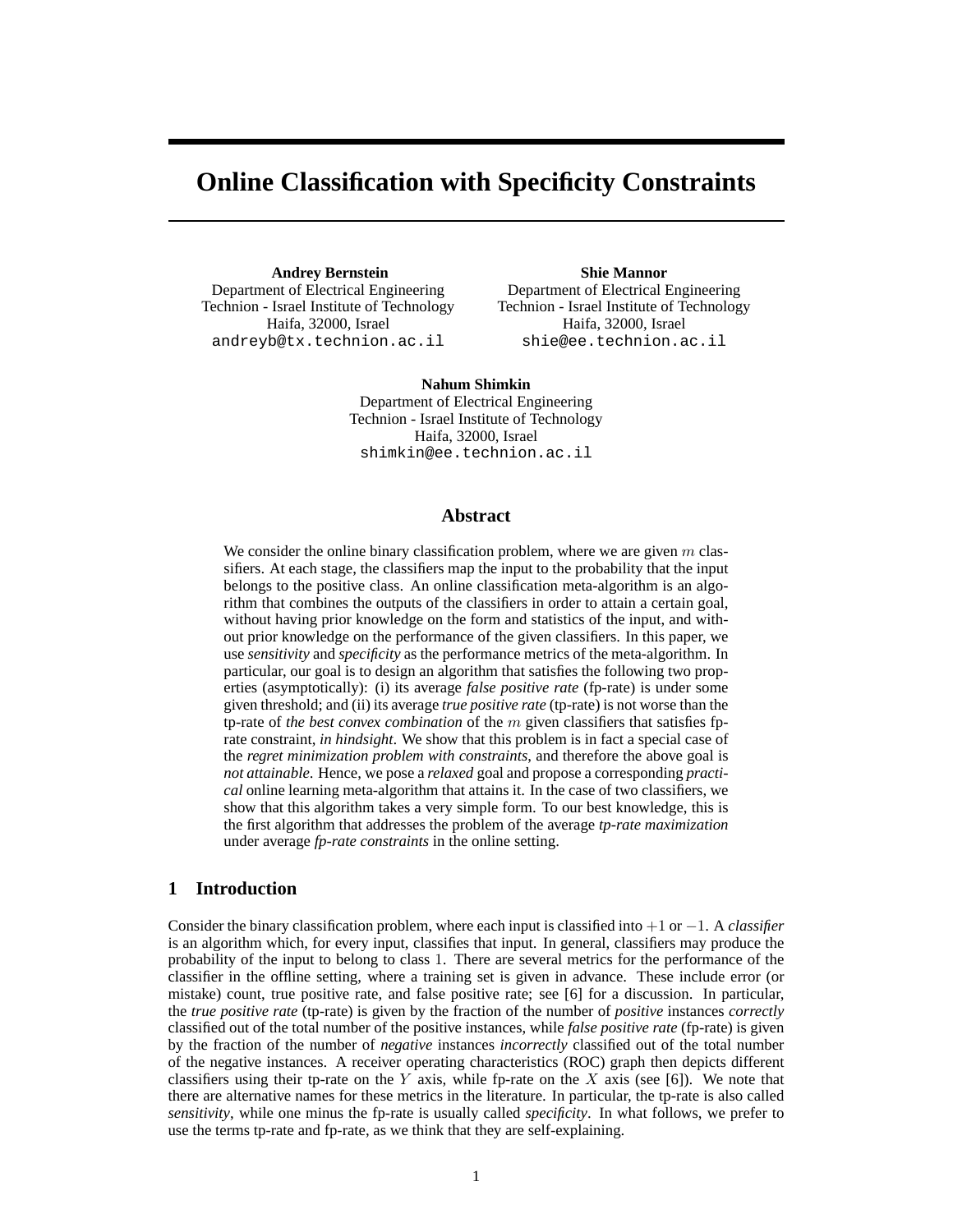In this paper we focus on the *online* classification problem, where no training set is given in advance. We are given m classifiers, which at each stage  $n = 1, 2, \dots$  map the input instance to the probability of the instance to belong to the positive class. An *online classification meta-algorithm* (or a *selection* algorithm) is an algorithm that combines the outputs of the given classifiers in order to attain a certain goal, without prior knowledge on the form and statistics of the input, and without prior knowledge on the performance of the given classifiers. The assumption is that the observed sequence of classification probabilities and labels comes from some unknown source and, thus, can be *arbitrary*. Therefore, it is convenient to formulate the online classification problem as a *repeated game* between an agent and some abstract opponent that stands for the collective behavior of the classifiers and the realized labels. We note that, in this formulation, we can identify the agent with a corresponding online classification meta-algorithm.

There is a rich literature that deals with the online classification problem, in the *competitive ratio* framework, such as [5, 1]. In these works, the performance guarantees are usually expressed in terms of the *mistake bound* of the algorithm. In this paper, we take a different approach. Our performance metrics will be the average tp-rate and fp-rate of the meta-algorithm, while the performance guarantees will be expressed in the *regret minimization* framework. In a seminal paper, Hannan [8] introduced *the optimal reward-in-hindsight*  $r_n^*$  with respect to the empirical distribution of opponent's actions, as a performance goal of an online algorithm. In our case,  $r_n^*$  is in fact the maximal tp-rate the agent could get at time  $n$  by knowing the classification probabilities and actual labels beforehand, using *the best convex combination of the classifiers*. The *regret* is then defined as the difference between  $r_n^*$  and the actual average tp-rate obtained by the agent. Hannan showed in [8] that there exist online algorithms whose regret converges to zero (or below) as time progresses, regardless of the opponent's actions, at  $1/\sqrt{n}$  rate. Such algorithms are often called no-regret, Hannan-consistent, or universally consistent algorithms. Additional no-regret algorithms were proposed in the literature over the years, such as Blackwell's approachability-based algorithm [2] and weighted majority schemes [10, 7] (see [4] for an overview of these and other related algorithms). These algorithms can be directly applied to the problem of online classification when the goal is only to obtain no-regret with respect to the optimal tp-rate in hindsight.

However, in addition to tp-rate maximization, some performance guarantees in terms of the fprate are usually required. In particular, it is reasonable to require (following the Neyman-Pearson approach) that, in the long term, the average fp-rate of the agent will be below some given threshold  $0 < \gamma < 1$ . In this case the tp-rate can be considered as the average reward obtained by the agent, while fp-rate – as the average cost. This is in fact a special case of the *regret minimization problem with constraints* whose study was initiated by Mannor et al. in [11]. They defined the *constrained* reward-in-hindsight with respect to the empirical distribution of opponent's actions, as a performance goal of an online algorithm. This quantity is the maximal average reward the agent could get in hindsight, had he known the opponent's actions beforehand, by using any fixed (mixed) action, while satisfying the average cost constraints. The desired online algorithm then has to satisfy two requirements: (i) it should have a vanishing regret (with respect to the constrained reward-in-hindsight); and (ii) it should asymptotically satisfy the average cost constraints. It is shown in [11] that such algorithms do not exist in general. The positive result is that a relaxed goal, which is defined in terms of the *convex hull* of the constrained reward-in-hindsight over an appropriate space, is attainable. The two no-regret algorithms proposed in [11] explicitly involve either the convex hull or a *calibrated forecast* of the opponent's actions. Both of these algorithms may not be computationally feasible, since there are no efficient (polynomial time) procedures for the computation of both the convex hull and a calibrated forecast.

In this paper, we take an alternative approach to that of [11]. Instead of examining the constrained tp-rate in hindsight (or its convex hull), our starting point is the "standard" regret with respect to the optimal (*unconstrained*) tp-rate, and we consider a certain relaxation thereof. In particular, we define a simple relaxed form of the optimal tp-rate in-hindsight, by subtracting a positive constant from the latter. We then find the minimal constant needed in order to have a vanishing regret (with respect to this relaxed goal) while asymptotically satisfying the average fp-rate constraint. The motivation for this approach is as follows. We know that if the constraints are always satisfied, then the optimal tp-rate in-hindsight is attainable (using relatively simple no-regret algorithms). On the other hand, when the constraints need to be actively satisfied, we should "pay" some penalty in terms of the attainability of the tp-rate in-hindsight. In our case, we express this penalty in terms of the relaxation constant mentioned above. One of the main contributions of this paper is a *computationally*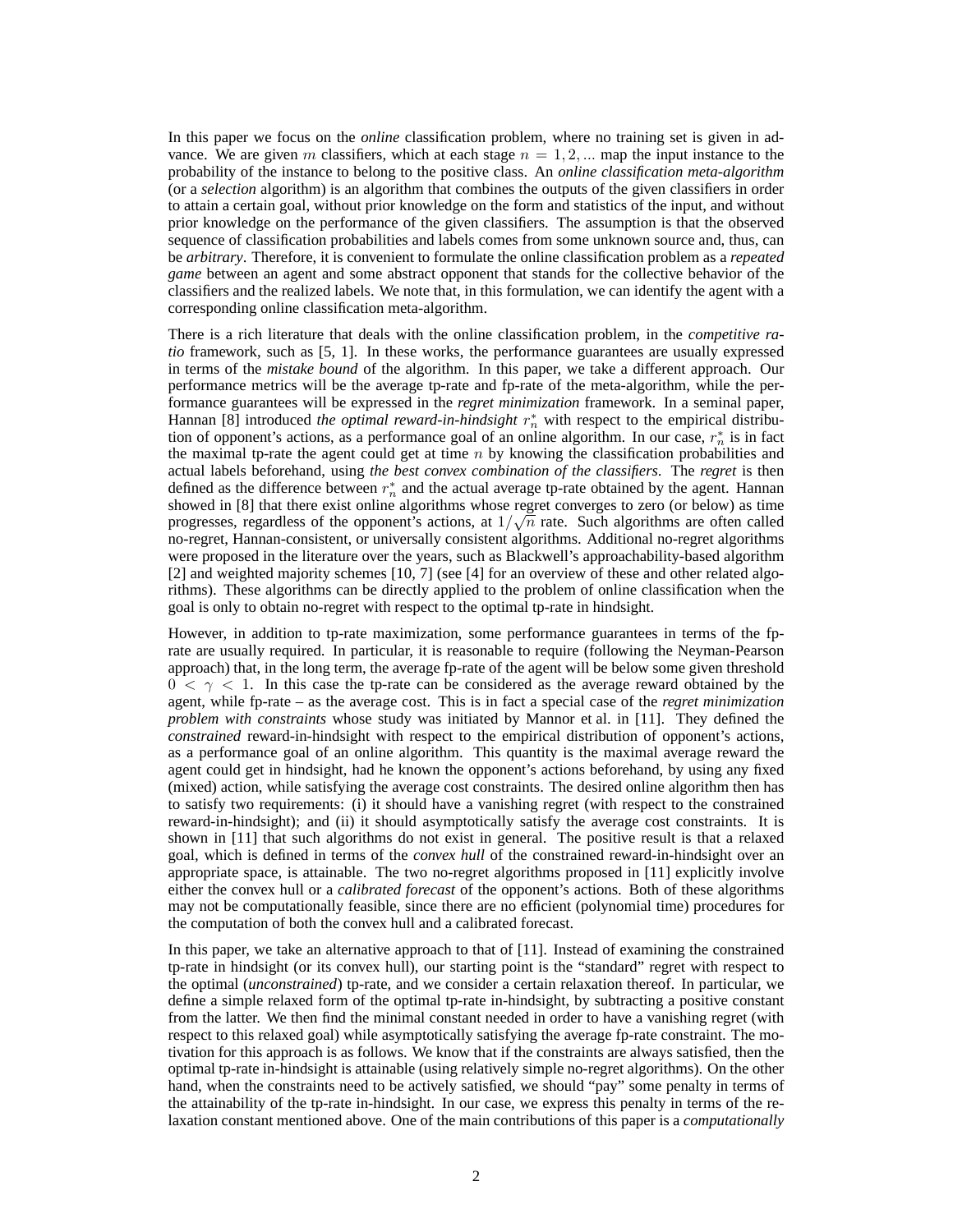*feasible* online algorithm, the Constrained Regret Matching (CRM) algorithm, that attains the posed performance goal. We note that although we focus in this paper on the online classification problem, our algorithm can be easily extended to the general case of regret minimization under average cost constraints.

The paper is structured as follows. In Section 2 we formally define the online classification problem and the goal of the meta-algorithm. In Section 3 we present the general problem of constrained regret minimization, and show that the online classification problem is its special case. In Section 4 we define our relaxed goal in terms of the unconstrained optimal tp-rate in-hindsight, propose the CRM algorithm, and show that it can be implemented efficiently. Section 5 discusses the special case of two classifiers and corresponding experimental results. We conclude in Section 6 with some final remarks.

# **2 Online Classification**

We consider the online binary classification problem from an abstract space to  $\{1, -1\}$ . We are given  $m$  classifiers that map an input instance to the probability that the instance belongs to the positive class. We denote by  $A = \{1, ...m\}$  the set of indices of the classifiers. An *online classification metaalgorithm* is an algorithm that combines the outputs of the given classifiers in order to attain a certain goal, without prior knowledge on the form and statistics of the input, and without prior knowledge on the performance of the given classifiers. In what follows, we identify the meta-algorithm with an *agent*, and use both these notions interchangeably. The time axis is discrete, with index  $n = 1, 2, ...$ At stage n, the following events occur: (i) the input instance is presented to the classifiers (but *not* to the agent); (ii) each classifier  $a \in \mathcal{A}$  outputs  $f_n(a) \in [0,1]$ , which is the probability of the input to belong to class 1, and simultaneously the agent chooses a classifier  $a_n$ ; and (iii) the correct label of the instance,  $b_n \in \{1, -1\}$ , is revealed.

There are several standard performance metrics of classifiers. These include *error count*, *truepositive rate* (which is also termed *recall* or *sensitivity*), and *false-positive rate* (one minus the fp-rate is usually termed *specificity*). As discussed in [6], tp-rate and fp-rate metrics have some attractive properties, such as that they are insensitive to changes in class distribution, and thus we focus on these metrics in this paper. In the online setting, no training set is given in advance, and therefore these rates have to be updated online, using the obtained data at each stage. Observe that this data is expressed in terms of the vector  $z_n \triangleq (\{f_n(a)\}_{a \in \mathcal{A}}, b_n) \in [0,1]^m \times \{-1,1\}$ . We let  $r_n = r(a_n, z_n) \triangleq f_n(a_n) \mathbb{I} \{b_n = 1\}$  and  $c_n = c(a_n, z_n) \triangleq f_n(a_n) \mathbb{I} \{b_n = 0\}$  denote the reward and the cost of the agent at time n. Note that  $r_n$  is the probability that the instance with positive label at time n will be classified correctly by the agent, while  $c_n$  is the probability that the instance with negative label will be classified incorrectly. Then,  $\bar{\beta}_{tp}(n) \triangleq \sum_{k=1}^{n} r_k / \sum_{k=1}^{n} \mathbb{I} \{b_n = 1\}$  and  $\bar{\beta}_{fp}(n) \triangleq \sum_{k=1}^{n} c_k / \sum_{k=1}^{n} \mathbb{I} \{b_n = -1\}$  are the average tp-rate and fp-rate of the agent at time n, respectively.

Our aim is to design a meta-algorithm that will have  $\bar{\beta}_{tp}(n)$  not worse than the tp-rate of *the best convex combination* of the *m* given classifiers (in hindsight), while satisfying  $\bar{\beta}_{fp}(n) \leq \gamma$ , for some  $0 < \gamma < 1$  (asymptotically, almost surely, for any possible sequence  $z_1, z_2, \ldots$ ). In fact, this problem is a special case of the *regret minimization problem with constraints*. In the next section we thus present the general constrained regret minimization framework, and discuss its applicability to the case of online classification.

### **3 Constrained Regret Minimization**

#### **3.1 Model Definition**

We consider the problem of an agent facing an arbitrary varying environment. We identify the environment with some abstract opponent, and therefore obtain a repeated game formulation between the agent and the opponent. The *constrained* game is defined by a tuple  $(A, \mathcal{Z}, r, c, \Gamma)$  where A denotes the *finite* set of possible actions of the agent; Z denotes the *compact* set of possible outcomes (or *actions*) of the environment;  $r : A \times \tilde{Z} \to \mathbb{R}$  is the reward function;  $c : A \times \tilde{Z} \to \mathbb{R}^{\ell}$ is the vector-valued cost function; and  $\Gamma \subseteq \mathbb{R}^{\ell}$  is a convex and closed set within which the average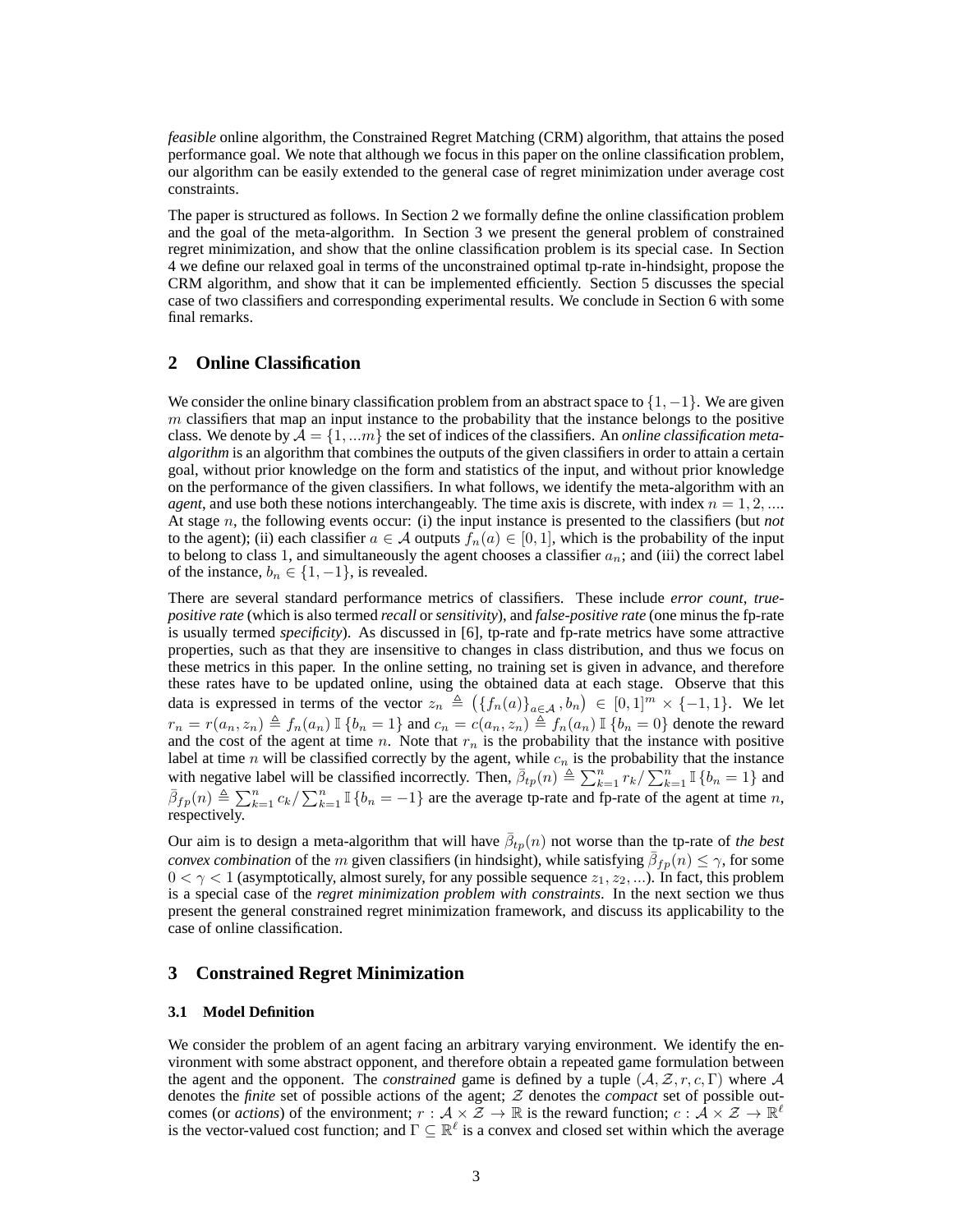cost vector should lie in order to satisfy the constraints. An important special case is that of linear constraints, that is  $\Gamma = \{c \in \mathbb{R}^{\ell} : c_i \leq \gamma_i, i = 1, ..., \ell\}$  for some vector  $\gamma \in \mathbb{R}^{\ell}$ .

The time axis is discrete, with index  $n = 1, 2, \dots$  At time step n, the following events occur: (i) The agent chooses an action  $a_n$ , and the opponent chooses an action  $z_n$ , simultaneously; (ii) the agent observes  $z_n$ ; and (iii) the agent receives a reward  $r_n = r(a_n, z_n) \in \mathbb{R}$  and a cost  $c_n = c(a_n, z_n) \in \mathbb{R}$  $\mathbb{R}^{\ell}$ . We let  $\bar{r}_n \triangleq \frac{1}{n} \sum_{k=1}^n r_k$  and  $\bar{c}_n \triangleq \frac{1}{n} \sum_{k=1}^n c_k$  denote the average reward and cost of the agent at time n, respectively. Let  $\mathcal{H}_n \triangleq \mathcal{Z}^{n-1} \times \mathcal{A}^{n-1}$  denote the set of all possible histories of actions till time *n*. At time *n*, the agent chooses an action  $a_n$  according to the *decision rule*  $\pi_n : \mathcal{H}_n \to \Delta(\mathcal{A})$ , where  $\Delta(A)$  is the set of probability distributions over the set A. The collection  $\pi = {\pi_n}_{n=1}^{\infty}$  is the *strategy* of the agent. That is, at each time step, a strategy prescribes some *mixed* action  $p \in \Delta(\mathcal{A})$ , based on the observed history. A strategy for the opponent is defined similarly. We denote the mixed action of the opponent by  $q \in \Delta(\mathcal{Z})$ , which is the probability *density* over  $\mathcal{Z}$ .

In what follows, we will use the shorthand notation  $r(p,q) \triangleq \sum_{a \in A} p(a) \int_{z \in \mathcal{Z}} q(z) r(a,z)$ for the expected reward under mixed actions  $p \in \Delta(\mathcal{A})$  and  $q \in \Delta(\mathcal{Z})$ . The notation  $r(a,q)$ ,  $c(p,q)$ ,  $c(p,z)$ ,  $c(a,q)$  will be interpreted similarly. We make the following assumption that the agent can satisfy the constraints *in expectation* against any mixed action of the opponent.

**Assumption 3.1** (Satisfiability of Constraints). *For every*  $q \in \Delta(\mathcal{Z})$ *, there exists*  $p \in \Delta(\mathcal{A})$ *, such that*  $c(p, q) \in \Gamma$ *.* 

Assumption 3.1 is essential, since otherwise the opponent can violate the average-cost constraints simply by playing the corresponding stationary strategy  $q$ .

Let  $\bar{q}_n(z) \triangleq \sum_{k=1}^n \delta(z - z_k) / n$  denote the *empirical density* of the opponent's actions at time n, so that  $\bar{q}_n \in \Delta(\mathcal{Z})$ . The optimal reward-in-hindsight is then given by

$$
r_n^*(z_1, ..., z_n) \triangleq \frac{1}{n} \max_{a \in A} \sum_{k=1}^n r(a, z_k) = \max_{a \in A} \int_{z \in \mathcal{Z}} r(a, z) \frac{1}{n} \sum_{k=1}^n \delta\{z - z_k\} = \max_{a \in A} r(a, \bar{q}_n),
$$

implying that  $r_n^* = r^*(\bar{q}_n)$ . In what follows, we will use the term "reward envelope" in order to refer to functions  $\rho : \Delta(\mathcal{Z}) \to \mathbb{R}$ . The simplest reward envelope is the (unconstrained) *bestresponse* envelope (BE)  $\rho = r^*$ . The *n*-stage *regret* of the algorithm (with respect to the BE) is then  $r^*(\bar{q}_n) - \bar{r}_n$ . The *no-regret* algorithm must ensure that the regret vanishes as  $n \to \infty$  regardless of the opponent's actions. However, in our case, in addition to vanishing regret, we need to satisfy the cost constraints. Obviously, the BE need not be attainable in the presence of constraints, and therefore other reward envelopes should be considered. Hence, we use the following definition (introduced in [11]) in order to assess the online performance of the agent.

**Definition 3.1** (Attainability and No-Regret). *A reward envelope*  $\rho : \Delta(\mathcal{Z}) \to \mathbb{R}$  *is*  $\Gamma$ -attainable *if there exists a strategy*  $\pi$  *for the agent such that, almost surely, (i)*  $\limsup_{n\to\infty}$   $(\rho(\bar{q}_n) - \bar{r}_n) \leq 0$ , and (ii)  $\lim_{n\to\infty} d(\bar{c}_n, \Gamma) = 0$ , for every strategy of the opponent. Here,  $d(\cdot, \Gamma)$  is Euclidean set-to*point distance. Such a strategy* π *is called* constrained no-regret *strategy with respect to* ρ*.*

A natural extension of the BE to the constrained setting was defined in [11], by noting that if the agent knew in advance that the empirical distribution of the opponents actions is  $\bar{q}_n = q$ , he could choose the constrained best response mixed action  $p$ , which is a solution of the corresponding optimization problem:

$$
r_{\Gamma}^*(q) \triangleq \max_{p \in \Delta(\mathcal{A})} \left\{ r(p,q) : \text{ so that } c(p,q) \in \Gamma \right\}. \tag{1}
$$

We refer to  $r_{\Gamma}^{*}$  as the constrained best-response envelope (CBE).

The first positive result that appeared in the literature was that of Shimkin [12], which showed that the *value*  $v_{\Gamma} \triangleq \min_{q \in \Delta(\mathcal{Z})} r_{\Gamma}^{*}(q)$  of the constrained game is attainable by the agent. The algorithm which attains the value is based on Blackwell's approachability theory [3], and is computationally efficient provided that  $v_{\Gamma}$  can be computed offline. Unfortunately, it was shown in [11] that  $r_{\Gamma}^*(q)$ itself is *not* attainable in general. However, the (lower) *convex hull* of  $r_{\Gamma}^*(q)$ , conv $(r_{\Gamma}^*)$ , is attainable<sup>1</sup>. Two no-regret algorithms with respect to conv $(r_{\Gamma}^*)$  are suggested in [11]. To our best knowledge,

<sup>&</sup>lt;sup>1</sup>The (lower) convex hull of a function  $f: X \to \mathbb{R}$  is the largest convex function which is nowhere larger than  $f$ .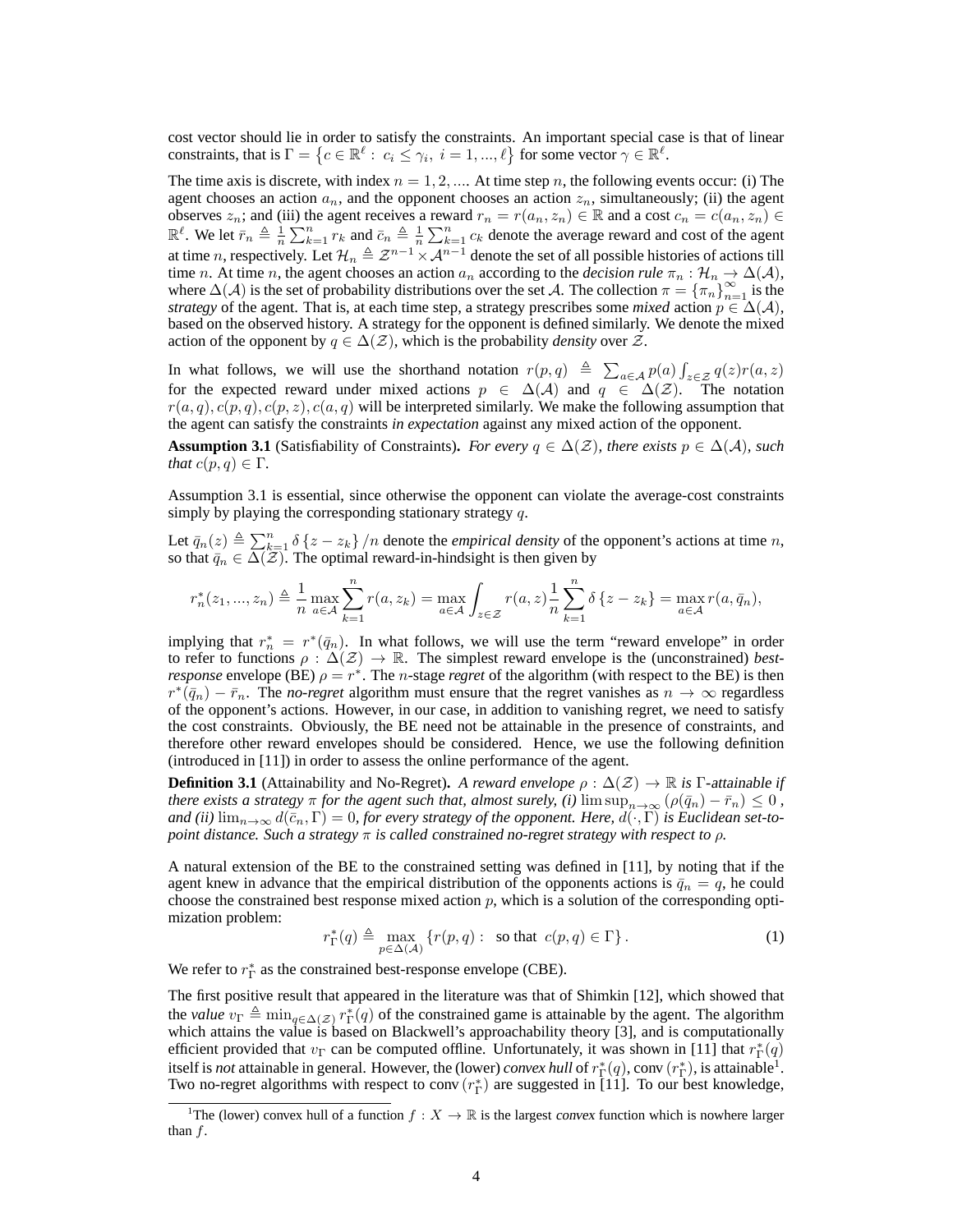these algorithms are inefficient (i.e., not polynomial); these are the only existing constrained noregret algorithms in the literature.

It should be noted that the problem that is considered here *can not* be formulated as an instance of *online convex optimization* [13, 9] – see [11] for a discussion on this issue.

#### **3.2 Application to the Online Classification Problem**

For the model described in Section 2,  $\mathcal{A} = \{1, ..., m\}$  denotes the set of possible classifiers and  $\mathcal{Z}$  denotes the set of possible outputs of the classifiers and the true labels, that is:  $z = (\{f(a)\}_{a \in \mathcal{A}}, b) \in$  $[0,1]^m \times \{-1,1\} \triangleq \mathcal{Z}$ . The reward at time n is  $r_n = r(a_n, z_n) = f_n(a_n) \mathbb{I} \{b_n = 1\}$  and the cost is  $c_n = c(a_n, z_n) = f_n(a_n) \mathbb{I} \{b_n = -1\}$ . Note that in this case, the mixed action of the opponent  $q \in \Delta(\mathcal{Z})$  is  $q(f, b) = q(f|b)q(b)$ , where  $q(f|b)$  is the conditional density of the predictions of the classifiers and  $q(b)$  is the probability of the label b. It is easy to check that

$$
r(p,q) = q(1) \sum_{a \in \mathcal{A}} p(a) \beta_{tp}(q;a), \qquad (2)
$$

where  $\beta_{tp}(q; a) \triangleq \int_f f(a)q(f|1)$  is the tp-rate of classifier a under distribution q. Regarding the cost, the goal is to keep it under a given threshold  $0 < \gamma < 1$ . Since the regret minimization framework requires *additive* rewards and costs, we define the following modified cost function:  $c_{\gamma}(a, z) \triangleq c(a, z) - \gamma \mathbb{I} \{b = -1\}$ , and similarly to the reward above, we have that

$$
c_{\gamma}(p,q) = q(-1) \left( \sum_{a \in \mathcal{A}} p(a) \beta_{fp}(q;a) - \gamma \right), \qquad (3)
$$

where  $\beta_{fp}(q; a) \triangleq \int_f q(f| - 1) f(a)$  is the fp-rate of classifier a under distribution q. We note that keeping the average fp-rate of the agent  $\bar{\beta}_{fp}(n) \leq \gamma$  is equivalent to keeping  $(1/n) \sum_{k=1}^{n} c_{\gamma}(a_k, z_k) \leq 0$ .

Since our goal is to keep the fp-rate below  $\gamma$ , some assumption on classifiers should be imposed in order to satisfy Assumption 3.1. We assume here that the classifiers' single-stage falsepositive probability is such that it allows satisfying the constraint. In particular, we redefine<sup>2</sup>  $\mathcal{Z} \triangleq \{z = (f, b) \in [0, 1]^m \times \{-1, 1\} : \text{if } b = -1, f(a) \leq \gamma_a\}$ , where  $0 \leq \gamma_a \leq 1$ , and there exists  $a^*$  such that  $\gamma_{a^*} < \gamma$ . Under this assumption, it is clear that for every  $q \in \Delta(\mathcal{Z})$ , there exists  $p \in \Delta(\mathcal{A})$ , such that  $c_{\gamma}(p,q) \leq 0$ ; in fact this p is the probability mass concentrated on  $a^*$ . If additional prior information is available on the single-stage performance of the given classifiers, this may be usefully used to further restrict the set Z. For example, we can also restrict  $z = (f, 1)$  by  $f(a) \geq \lambda_a$  for some  $0 < \lambda_a < 1$ . Such additional restrictions will generally contribute to reducing the value of the optimal relaxation parameter  $\alpha^*$  (see (7) below). This effect will be explicitly demonstrated in Section 5.

We proceed to compute the BE and CBE. Using (2), the BE is

$$
r^*(q) \triangleq \max_{a \in \mathcal{A}} r(a, q) = q(1) \max_{a \in \{1, \dots, m\}} \{ \beta_{tp}(q; a) \} \triangleq q(1) \beta^*(q),
$$
 (4)

where  $\beta^*(q)$  is the optimal (unconstrained) tp-rate in hindsight under distribution q. Now, using (1), (2), and (3) we have that  $r^*_{\gamma}(q) = q(1)\beta^*_{\gamma}(q)$ , where

$$
\beta_{\gamma}^*(q) \triangleq \max_{p \in \Delta(\mathcal{A})} \left\{ \sum_{a \in \mathcal{A}} p(a) \beta_{tp}(q; a) : \text{ so that } \sum_{a \in \mathcal{A}} p(a) \beta_{fp}(q; a) \leq \gamma \right\},\tag{5}
$$

is the optimal constrained tp-rate in hindsight under distribution  $q$ . Finally, note that the value of the constrained game  $v_{\gamma} \triangleq \min_{q \in \Delta(\mathcal{Z})} r_{\gamma}^*(q) = 0$  in this case.

As a consequence of this formulation, the algorithms proposed in [11] can be in principle used in order to attain *the convex hull* of  $r^*_{\gamma}$ . However, given the implementation difficulties associated with these algorithms, we are motivated to examine more carefully the problem of regret minimization with constraints and provide more practical no-regret algorithms with formal guarantees.

<sup>&</sup>lt;sup>2</sup>This assumption can always be satisfied by adding a *fictitious* classifier  $a_0$  that always outputs a fixed  $f(a_0) < \gamma$ , irrespectively of the data. However, such an addition might adversely affect the value of the optimal relaxation parameter  $\alpha^*$  (see (7) below), and should be avoided if possible.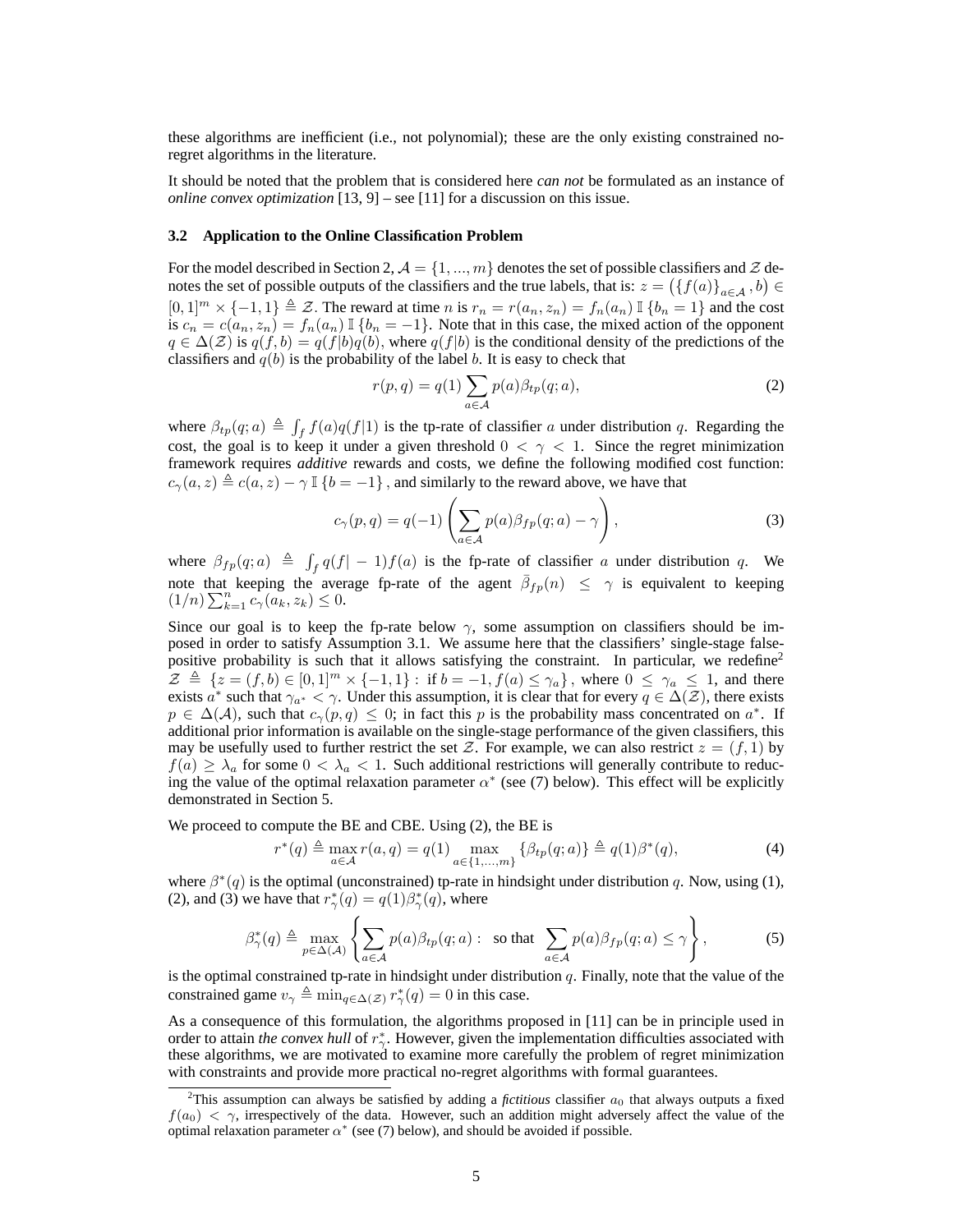# **4 Constrained Regret Matching**

We next define a relaxed reward envelope for the online classification problem. The proposed is in fact applicable to the problem of constrained regret minimization in general. However, due to space limitation, we present it directly for our classification problem.

Our starting point here in defining an attainable reward envelope will be the BE  $r^*(q) = q(1)\beta^*(q)$ . Clearly,  $r^*$  is in general not attainable in the presence of fp-constraints, and we thus consider a relaxed version thereof. For  $\alpha \geq 0$ , set  $r^*_{\alpha}(q) \triangleq q(1)(\beta^*(q) - \alpha)$ . Obviously,  $r^*_{\alpha}$  is a convex function, and we can always pick  $\alpha \ge 0$  large enough, such that  $r^*_{\alpha}$  is attainable. Furthermore, recall that the value  $v_{\gamma}$  of the constrained game is attainable by the agent. Observe that, generally,  $r_{\alpha}^*(q)$ can be smaller than  $v_\gamma = 0$ . We thus introduce the following modification:

$$
r_{\alpha}^{\text{SR}}(q) \triangleq q(1) \max\left\{0, \beta^*(q) - \alpha\right\}.
$$
 (6)

We refer to  $r_{\alpha}^{\text{SR}}$  as the scalar-relaxed best-response envelope (SR-BE). Now, let<sup>3</sup>

$$
\alpha^* \triangleq \max_{q \in \Delta(\mathcal{Z})} \left( \beta^*(q) - \beta^*(q) \right). \tag{7}
$$

We note that  $r_{\alpha^*}^{SR}(q)$  is *strictly* above 0 at some point, unless the game is in some sense trivial (see the supplementary material for a proof). According to Definition 3.1, we are seeking for a strategy  $\pi$  that is: (i) an  $\alpha$ -relaxed *no-regret* strategy for the average reward, and (ii) ensures that the cost constraints are asymptotically satisfied. Thus, at each time step, we need to balance between the need of maximizing the average tp-rate and satisfying the average fp-rate constraint. Below we propose an algorithm which solves this trade-off for  $\alpha \ge \alpha^*$ .

We introduce some further notation. Let

R

$$
R_k^{\alpha}(a) \triangleq [f_k(a) - f_k(a_k) - \alpha] \mathbb{I} \{b_k = 1\}, \quad a \in \mathcal{A}, \quad L_k \triangleq c_{\gamma}(a_k, z_k), \tag{8}
$$

denote the *instantaneous* α*-regret* and the *instantaneous constraint violation* (respectively) at time k. We have that the average  $\alpha$ -regret and constraints violation at time n are

$$
\overline{R}_n^{\alpha}(a) = \overline{q}_n(1) \left[ \beta_{tp}(\overline{q}_n; a) - \overline{\beta}_{tp}(n) - \alpha \right], \ a \in \mathcal{A}; \quad \overline{L}_n = \overline{q}_n(0) [\overline{\beta}_{fp}(n) - \gamma]. \tag{9}
$$

Using this notation, the Constrained Regret Matching (CRM) algorithm is given in Algorithm 1. We then have the following result.

**Theorem 4.1.** *Suppose that the CRM algorithm is applied with parameter*  $\alpha \geq \alpha^*$ , *where*  $\alpha^*$  *is* given in (7). Then, under Assumption 3.1, it attains  $r_\alpha^{\rm SR}$  (6) in the sense of Definition 3.1. That is, (i)  $\liminf_{n\to\infty} (\bar{\beta}_{tp}(n) - \max\{0, \max_{a\in\mathcal{A}} \beta_{tp}(\bar{q}_n; a) - \alpha\}) \geq 0$ , and (ii)  $\limsup_{n\to\infty} \bar{\beta}_{fp}(n) \leq 0$ , *for every strategy of the opponent, almost surely.*

The proof of this Theorem is based on Blackwell's approachability theory [3], and is given in the supplementary material. We note that the mixed action required by the CRM algorithm always exists provided that  $\alpha \ge \alpha^*$ . It can be easily shown (see the supplementary material) that whenever  $\sum_{a \in \mathcal{A}} \left\lceil \overline{R}^\alpha_n \right\rceil$  $\binom{\alpha}{n-1}(a)$  $\gamma > 0$ , this action can be computed by solving the following linear program:

$$
\min_{p \in B_n} \sum_{a \in \mathcal{A}: p_n^{\alpha}(a) > p(a)} \left( p_n^{\alpha}(a) - p(a) \right),\tag{10}
$$

where  $B_n \triangleq \left\{ p \in \Delta(\mathcal{A}) : [\overline{L}_{n-1}]_+ (\sum_{a' \in \mathcal{A}} p(a')f(a') - \gamma) \leq 0, \forall z = (f, -1) \in \mathcal{Z} \right\}$  and  $p_n^{\alpha}(a) = \left[\overline{R}_n^{\alpha}\right]$  $\binom{\alpha}{n-1}(a)$  $_{+}$  /  $\sum_{a'\in\mathcal{A}}$   $\left[\overline{R}_{n}^{\alpha}\right]$  $\binom{\alpha}{n-1}(a')$ is the  $\alpha$ -regret matching strategy. Note also that when the average constraints violation  $\overline{L}_{n-1}$  is non-positive, the minimum in (10) is obtained by  $p = p_n^{\alpha}$ . Finally, when  $\sum_{a \in \mathcal{A}} \left| \overline{R}_n^{\alpha} \right|$  $\binom{\alpha}{n-1}(a)$  $= 0$ , any action  $p \in B_n$  can be chosen. It is worth mentioning that our algorithm, and in particular the program (10), *can not* be formulated in the Online Convex Programming (OCP) framework [13, 9], since the equivalent reward functions in our case are trajectory-dependent, while in the OCP it is assumed that these functions are arbitrary, but *fixed* (i.e., they should not depend on the agent's actions).

<sup>&</sup>lt;sup>3</sup>In general, the parameter  $\alpha^*$  may be difficult to compute analytically. See the supplementary material for a discussion on computational aspects. Also, in the supplementary material we propose an adaptive algorithm which avoids this computation (see a remark at the end of Section 4). Finally, in Section 5 we show that in the case of two classifiers this computation is trivial.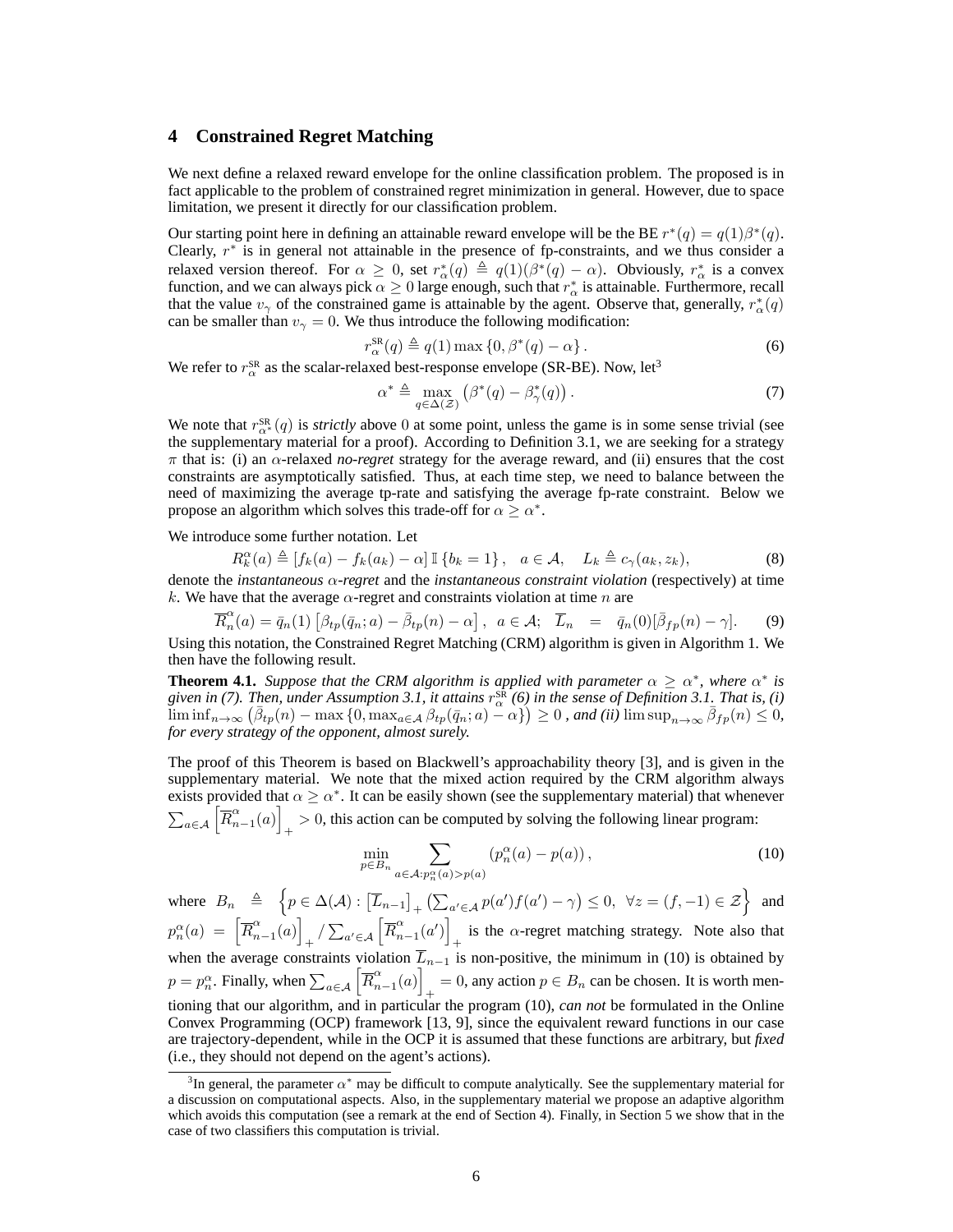## **Algorithm 1** CRM Algorithm

**Parameter:**  $\alpha \geq 0$ . **Initialization:** At time  $n = 0$  use arbitrary action  $a_0$ . **At times**  $n = 1, 2, ...$  find a mixed action  $p \in \Delta(\mathcal{A})$  such that

$$
\int \sum_{a \in \mathcal{A}} \left[ \overline{R}_{n-1}^{\alpha}(a) \right]_{+} \left( f(a) - \sum_{a' \in \mathcal{A}} p(a') f(a') - \alpha \right) \leq 0, \quad \forall z = (f, 1)
$$

$$
\begin{cases} \sum_{a \in \mathcal{A}} \left[ R_{n-1}^{\alpha}(a) \right]_{+} \left( f(a) - \sum_{a' \in \mathcal{A}} p(a') f(a') - \alpha \right) \le 0, & \forall z = (f, 1) \in \mathcal{Z}, \\ \left[ \overline{L}_{n-1} \right]_{+} \left( \sum_{a' \in \mathcal{A}} p(a') f(a') - \gamma \right) \le 0, & \forall z = (f, -1) \in \mathcal{Z}, \end{cases} (11)
$$

where  $\overline{R}_{n}^{\alpha}$  $n(n)$  and  $L_{n,i}$  are given in (9). Draw classifier  $a_n$  from p.

**Remark.** In practice, it may be possible to attain  $r_\alpha^{\text{SR}}$  with  $\alpha < \alpha^*$  if the opponent is not entirely adversarial. In order to capitalize on this possibility, an adaptive algorithm can be used that adjusts the value of  $\alpha$  online. The idea is to start from some small initial value  $\alpha_0 \ge 0$  (possibly  $\alpha_0 = 0$ ). At each time step n, we would like to use a parameter  $\alpha = \alpha_n$  for which inequality (11) can be satisfied. This inequality is always satisfied when  $\alpha \ge \alpha^*$ . If however  $\alpha < \alpha^*$ , the inequality may or may not be satisfied. In the latter case,  $\alpha$  can be increased so that the condition is satisfied. In addition, once in a while,  $\alpha$  can be reset to  $\alpha_0$ , in order to obtain better results. In the supplementary material we further discuss the adaptive scheme, and prove a convergence rate for it. We note that the adaptive scheme does not require the computation of the optimal  $\alpha^*$ , as it discovers it online.

### **5 The Special Case of Two Classifiers**

If  $m = 2$ , we can obtain explicit expressions for the reward envelopes and for the algorithm. In particular, we have two classifiers, and we assume that the outputs of these classifiers lie in the set  $\mathcal{Z} \triangleq \{ z \in (f, b) \in [0, 1]^2 \times \{-1, 1\} : \text{ if } b = -1, f(1) \leq \gamma_1, f(2) \leq \gamma_2 \text{; if } b = 1, f(2) \geq \lambda \} \text{ such}$ that  $\gamma_1 > \gamma$ ,  $\gamma_2 < \gamma$ , and  $\lambda \ge 0$ . Observe that under this assumption, classifier 2 has one-stage performance guarantees that will allow to obtain better guarantees of the meta-algorithm. By computing explicitly the CBE, we obtain

$$
r_{\gamma}^{*}(q) = q(1) \begin{cases} \frac{\gamma - \beta_{fp}(q;2)}{\beta_{fp}(q;1) - \beta_{fp}(q;2)} \beta_{tp}(q;1) + \frac{\beta_{fp}(q;1) - \gamma}{\beta_{fp}(q;1) - \beta_{fp}(q;2)} \beta_{tp}(q;2), & \text{if } \beta_{tp}(q;1) > \beta_{tp}(q;2) \\ \beta_{tp}(q;1), & \text{if } \beta_{tp}(q;1) > \gamma, \\ \beta_{tp}(q;1), & \text{if } \beta_{tp}(q;1) > \beta_{tp}(q;2) \\ \beta_{tp}(q;2), & \text{otherwise.} \end{cases}
$$

Therefore, the relaxation parameter is

$$
\alpha = \max_{q: \ \beta_{tp}(q;1) > \beta_{tp}(q;2), \beta_{fp}(q;1) > \gamma} \left\{ \frac{\beta_{tp}(q;1) - \beta_{tp}(q;2)}{\beta_{fp}(q;1) - \beta_{fp}(q;2)} \left(\beta_{fp}(q;1) - \gamma\right) \right\} = \frac{(1-\lambda)(\gamma_1 - \gamma)}{\gamma_1 - \gamma_2}.
$$

Finally, it is easy to check using (10) that Algorithm 1 reduces in this case to the following simple rule: (i) if  $\sum_{a \in A} \left| \overline{R}^{\alpha}_n \right|$  $\binom{\alpha}{n-1}(a)$  $+$  > 0, choose  $p(1) = \min \left\{ p_n^{\alpha}(1), \frac{\gamma - \gamma_2}{\gamma_1 - \gamma_2} \right\}$ , where  $p_n^{\alpha}(1) =$  $\left[\overline{R}_{n}^{\alpha}\right]$  $\left(\begin{matrix} \alpha & \lambda \\ n-1 & 1 \end{matrix}\right)_+ / \sum_{a \in \mathcal{A}} \left[\overline{R}^\alpha_n\right]$  $\binom{\alpha}{n-1}(a)$ denotes the  $\alpha$ -regret matching strategy; (ii) otherwise, choose + arbitrary action with  $p(1) \leq \frac{\gamma - \gamma_2}{\gamma_1 - \gamma_2}$ .

We simulated the CRM algorithm with the following parameters:  $\gamma = 0.3, \gamma_1 = 0.4, \gamma_2 = 0.2, \lambda =$ 0.7. This gives the relaxation parameter of  $\alpha = 0.15$ . Half of the input instances were positives and the other half were negatives (on average). The time was divided into episodes with exponentially growing lengths. At each *odd* episode, both classifiers had similar tp-rate and both of them satisfied the constraints, while in each *even* episode, classifier 1 was perfect in positives' classification, but did not satisfy the constraints. The results are shown in Figure 1. We compared the performance of the CRM algorithm to a simple unconstrained no-regret algorithm that treats both the true-positive and false positive probabilities similarly, but with different weight. In particular, the reward at stage  $n$  of this algorithm is  $g_n(w) = f_n(a_n) \mathbb{I} \{b_n = 1\} - wf_n(a_n) \mathbb{I} \{b_n = -1\}$  for some weight parameter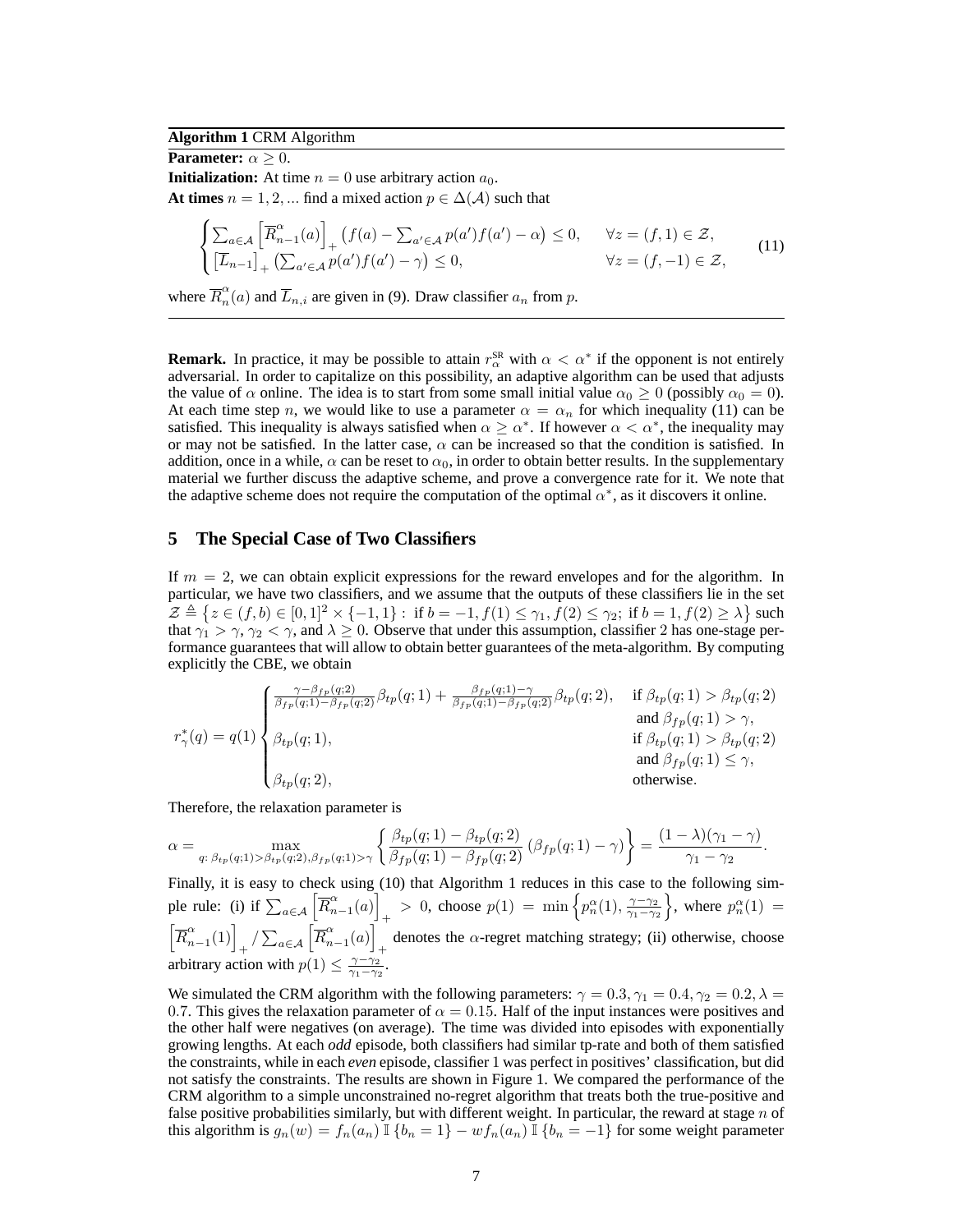

Figure 1: Experimental results for the case of two classifiers.

 $w \geq 0$ . Given w, this is simply a no-regret algorithm with respect to  $g_n(w)$ . When  $w = 0$ , the algorithm performs tp-rate maximization, while if  $w$  is large, it performs fp-rate minimization. We call this algorithm NR(w). As can be seen from Figure 1, the CRM algorithm outperforms  $NR(w)$ for any *fixed* parameter w. For  $w = 1.1$ ,  $NR(w)$  has a better tp-rate, but the fp-rate constraint is violated most of the time. For  $w = 1.4$ , the constraints are always satisfied, but the tp-rate is always dominated by that of the CRM algorithm. For  $w = 1.3, 1.33$  it can be seen that the constraints are satisfied (or almost satisfied), but the tp-rate is usually dominated by that of the CRM algorithm.

### **6 Conclusion**

We studied regret minimization with average-cost constraints, with the focus on computationally feasible algorithm for the special case of online classification problem with specificity constraints. We defined a relaxed version of the best-response reward envelope and showed that it can be attained by the agent while satisfying the constraints, provided that the relaxation parameter is above a certain threshold. A polynomial no-regret algorithm was provided. This algorithm generally solves a linear program at each time step, while in some special case the algorithm's mixed action reduces to the simple  $\alpha$ -regret matching strategy. To the best of our knowledge, this is the first algorithm that addresses the problem of the average tp-rate maximization under average fp-rate constraints in the online setting. In addition, an adaptive scheme that adapts the relaxation parameter online was briefly discussed. Finally, the special case of two classifiers was discussed, and the experimental results for this case show that our algorithm outperforms a simple no-regret algorithm which takes as the reward function a weighted sum of the tp-rate and fp-rate.

Some remarks about our algorithm and results follow. First, the guaranteed convergence rate of the algorithm is of  $O(1/\sqrt{n})$  since it is based on Blackwell's approachability theorem<sup>4</sup>. Second, additional constraints can be easily incorporated in the presented framework, since the general regret minimization framework assumes a *vector* of constraints. Third, it seems that there is an inherent trade-off between complexity and performance in the studied problem. In particular, in case of a single constraint, the maximal attainable relaxed goal is the convex hull of the CBE (see [11]) but no polynomial algorithms are known that attain this goal. Our results show that, by further relaxing the goal, it is possible to devise attaining polynomial algorithms. Finally, we note that the assumption on the single-stage fp-rates of the classifiers can be weakened by assuming that, in each *sufficiently large period of time*, the *average* fp-rate of each classifier a is bounded by  $\gamma_a$ . Our approach and results can be then extended to this case, by treating each such period as a single stage.

<sup>&</sup>lt;sup>4</sup>A straightforward application of this theorem also gives  $\sqrt{m}$  dependence of the rate on the number of classifiers. We note that it is possible to improve the dependence to  $log(m)$  by using a potential based Blackwell's approachability strategy (see for example [4], Chapter 7.8)